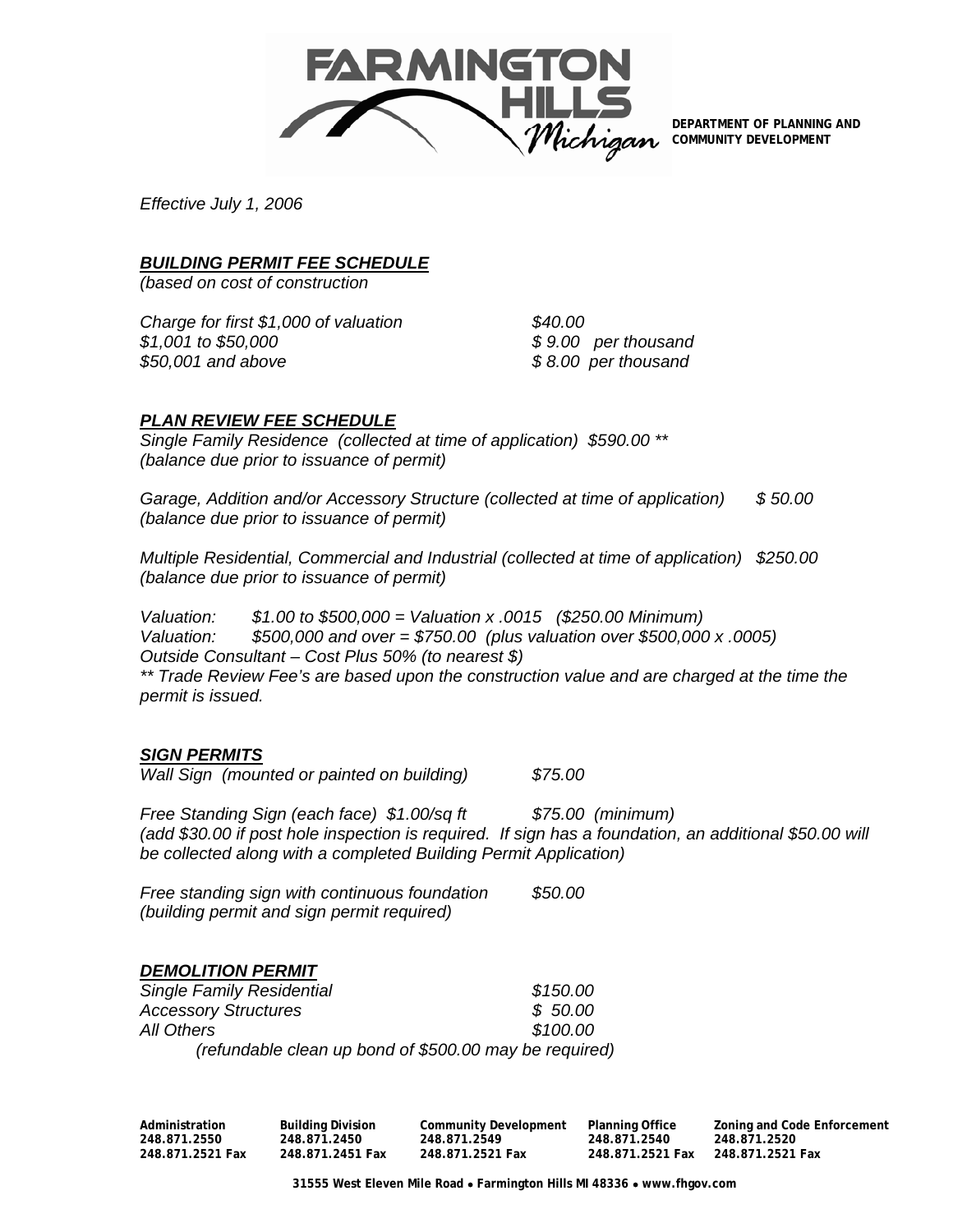### *CHANGE OF OCCUPANCY/EXISTING STRUCTURE \$100.00*

*ADDITIONAL FEES When work is started prior to the issuance of a permit, the fee charged shall be twice the normal permit fee.* 

### *CLEAN UP BOND – RESIDENTIAL*

*(Deposit to be returned upon demand within one year after approval) Single Family Dwellings \$ 500.00 Above Ground Pools \$ 250.00 In-Ground Pools \$1000.00 All other Residential Work: (Value of work) \$ 1.00 to \$ 5,000 \$ 50.00 \$ 5,001 to \$ 10,000 \$ 100.00 \$10,001 to \$ 20,000 \$ 200.00 \$20,001 to \$ 30,000 \$ 300.00 \$30,001 to \$ 40,000 \$ 400.00 \$40,001 to \$ 50,000 \$ 500.00* 

### *CLEAN UP BOND – COMMERCIAL, MULTIPLE RESIDENTIAL, INDUSTRIAL*

*(Deposit to be returned upon demand within one year after approval) Value of Work:* 

| \$100,000              | \$500.00   |
|------------------------|------------|
| \$100,001 to \$250,000 | \$1,000.00 |
| \$250,001 to \$500,000 | \$2,500.00 |
| \$500,001 and above    | \$3,500.00 |
|                        |            |

### *MASTER CLEAN UP BOND*

*Master clean up bond shall serve as a maximum bond for builders who are building seven (7) or more single family residential units. The entire bond shall only be returned upon successful completion of all residential units. If all or a portion of the bond is required to be forfeited and the builder fails to re-establish the required bond amount, the City shall withhold all inspections and permits to the development in question until the required bond is re-established.* 

*TRANSFER OF BUILDING PERMIT – written authorization required \$40.00* 

| <b>TEMPORARY CERTIFICATE OF OCCUPANCY - Residential</b> | \$25.00 |
|---------------------------------------------------------|---------|
| (with necessary bonds)                                  |         |
| <b>TEMPORARY CERTIFICATE OF OCCUPANCY - Commercial</b>  | \$75.00 |
|                                                         |         |
| (with necessary bonds)                                  |         |